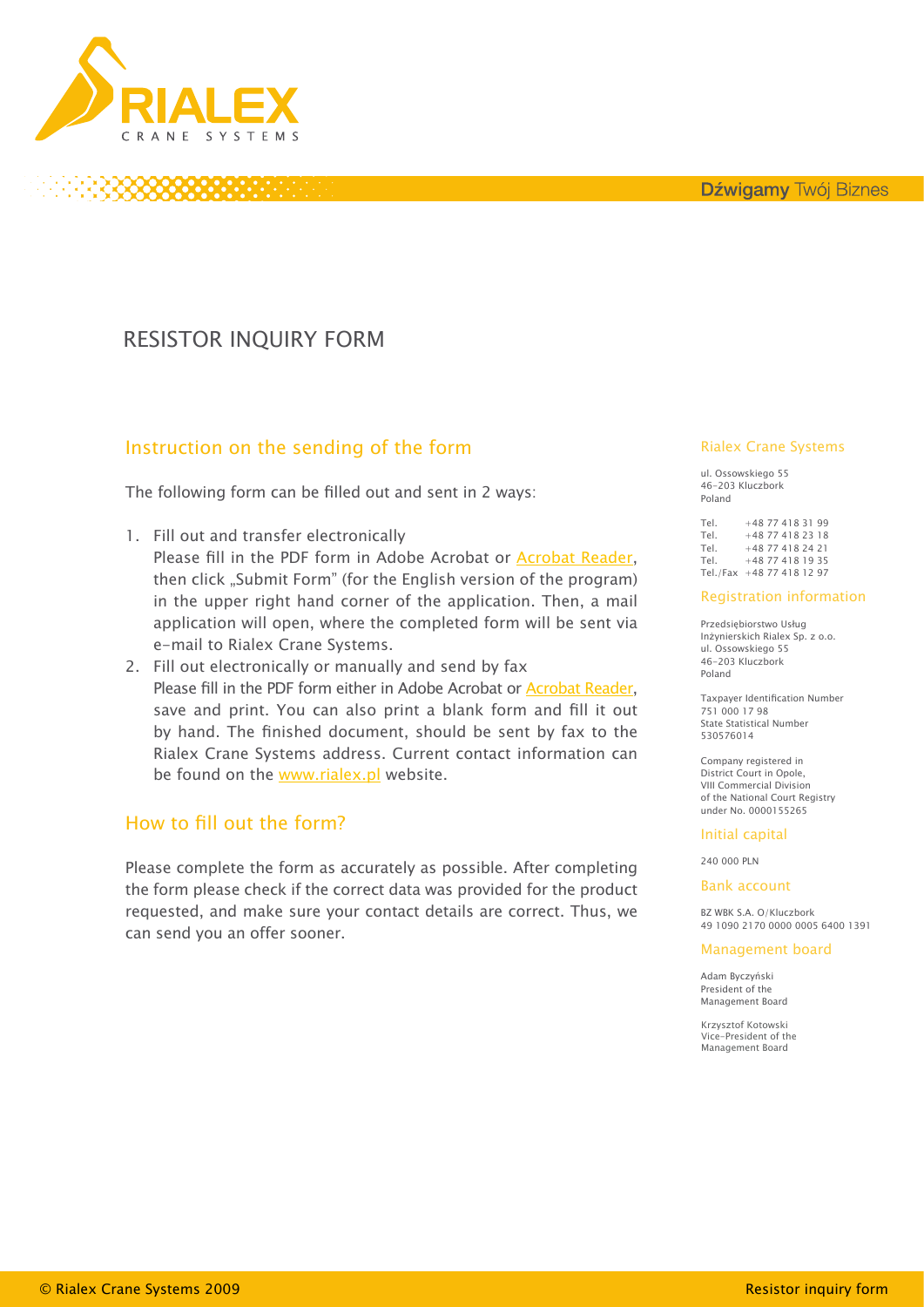

### Form

Please complete the following information about your device, so that we can prepare the appropriate calculations and offer:

| Resistor type                                       |                                                 |  |  |  |
|-----------------------------------------------------|-------------------------------------------------|--|--|--|
| starting to slip ring motors                        | starting - adjustable for slip ring motors<br>п |  |  |  |
| forcing                                             | $\Box$<br>braking for frequency converters      |  |  |  |
| grounding                                           | dynamic braking - rail transport<br>П           |  |  |  |
| loading                                             |                                                 |  |  |  |
| Application                                         |                                                 |  |  |  |
| Braking resistor parameters                         |                                                 |  |  |  |
| Resistance                                          |                                                 |  |  |  |
| Voltage of DC circuit                               | $U =$ V                                         |  |  |  |
| Braking power                                       | $P =$ W                                         |  |  |  |
| IP protection rating                                | IP                                              |  |  |  |
| Operational cycle                                   |                                                 |  |  |  |
| Starting, starting - adjustment resistor parameters |                                                 |  |  |  |
| Resistance                                          |                                                 |  |  |  |
| Voltage of DC circuit                               | $U =$ V                                         |  |  |  |
| Braking power                                       | $P =$ W                                         |  |  |  |
| IP protection rating                                | IP                                              |  |  |  |
| Operational cycle                                   |                                                 |  |  |  |
| Motor parameters                                    |                                                 |  |  |  |
|                                                     |                                                 |  |  |  |
|                                                     | $U_{2n} =$ V                                    |  |  |  |
|                                                     |                                                 |  |  |  |
| Speed of revolution                                 | n                                               |  |  |  |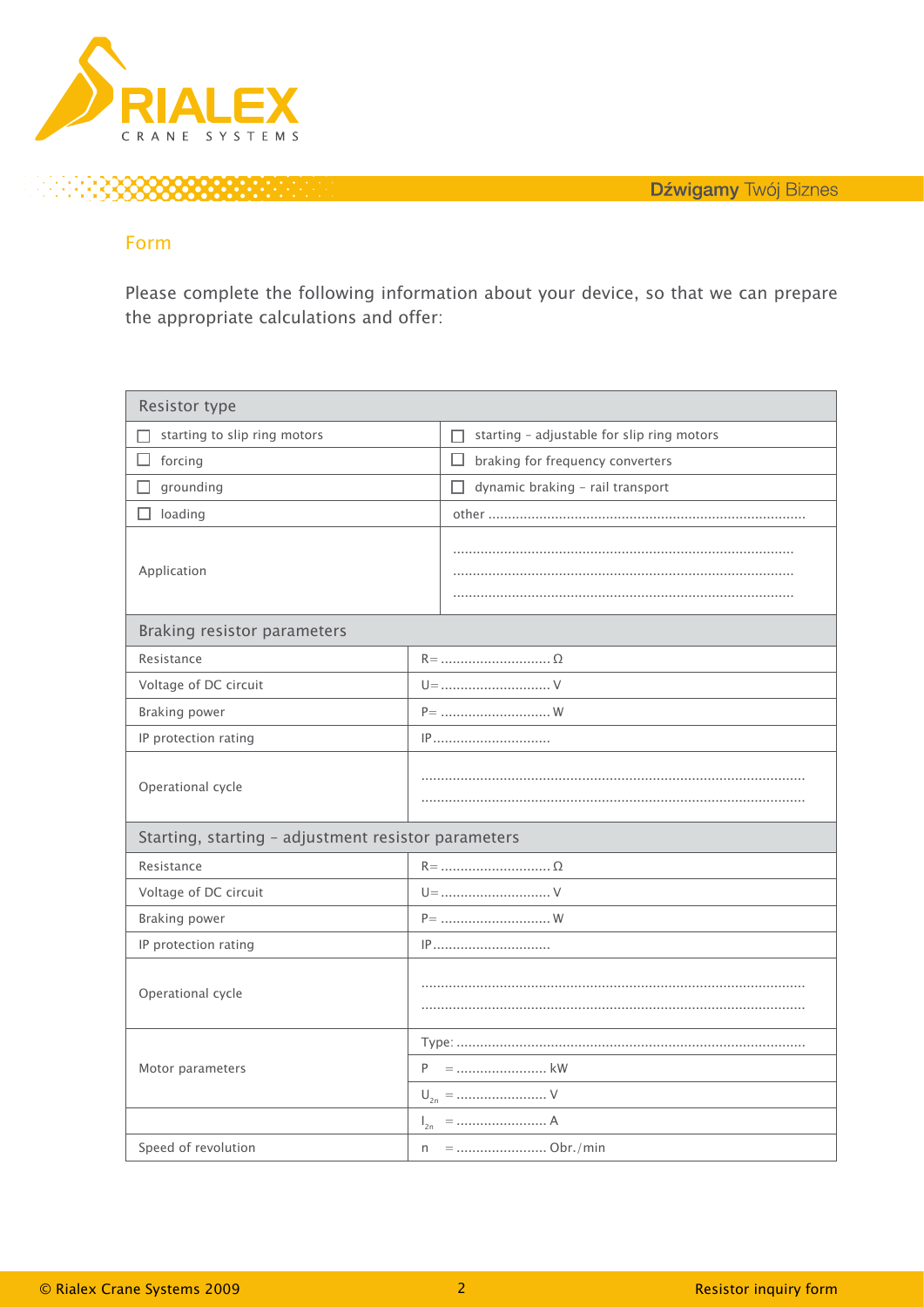

# 3333333333333333

| Grounding resistor parameters          |                               |  |  |  |
|----------------------------------------|-------------------------------|--|--|--|
| Resistance                             |                               |  |  |  |
| Grid voltage                           |                               |  |  |  |
| Short circuit voltage                  |                               |  |  |  |
| Protection rating                      |                               |  |  |  |
| Short-circuit load time / cycles       |                               |  |  |  |
| Loading or forcing resistor parameters |                               |  |  |  |
| Capacitance                            |                               |  |  |  |
| Voltage                                | U =  V (single phase/3-phase) |  |  |  |
| Resistance                             |                               |  |  |  |
| Protection rating                      |                               |  |  |  |
| Altitude above sea level               | m.a.s.l.                      |  |  |  |
| Application                            |                               |  |  |  |